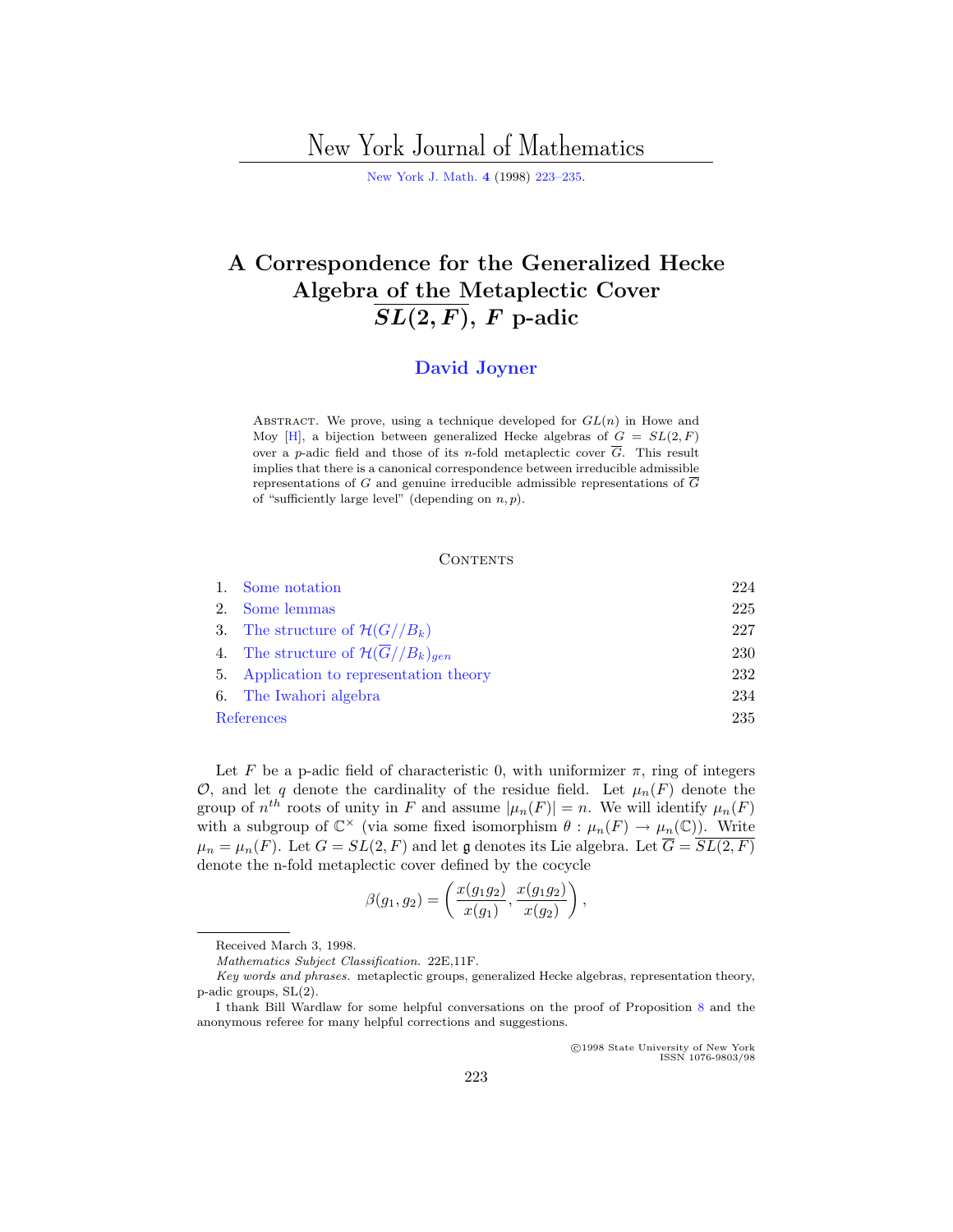<span id="page-1-0"></span>for  $g_1, g_2 \in G$ , where

$$
x \left( \begin{array}{cc} a & b \\ c & d \end{array} \right) = \begin{cases} c & \text{if } c \neq 0 \\ d & \text{otherwise} \end{cases}
$$

and where (, ) is the  $n^{th}$  power Hilbert symbol. By §1 of Kubota [[K\]](#page-12-0),  $\beta$  is a 2-cocycle (called a "factor set" in [\[K](#page-12-0)]) which is trivial near the identity in  $G \times G$ , so  $\overline{G}$  is a topological covering group of G. We denote elements of  $\overline{G}$  by  $\overline{x} = (x, \zeta)$ ,  $x \in G$ ,  $\zeta \in \mu_n$ , and multiplication by

$$
\overline{x}_1 \overline{x}_2 = (x_1, \zeta_1)(x_2, \zeta_2) = (x_1 x_2, \beta(x_1, x_2)\zeta_1 \zeta_2).
$$

Let  $\rho : \overline{G} \to G$  denote the natural surjection. If H is any subgroup of G then we define  $\overline{H} = \rho^{-1}(H)$ . We choose a Haar measure on G, to be normalized below, and a Haar measure on  $\mu_n$  normalized so that vol $(\mu_n) = 1$ . Let the Haar measure on  $\overline{G}$  be the product measure.

We prove, using a technique developed for  $GL(n)$  in [[H](#page-12-0)], a bijection between generalized Hecke algebras of G and those of  $\overline{G}$ . A precise statement will be given in Theorem [11](#page-9-0). This result implies that there is a canonical one-to-one correspondence between irreducible admissible representations of G and genuine irreducible admissible representations of  $\overline{G}$  of "sufficiently large level" (depending on n, p). For the precise statement, see Corollary [12.](#page-9-0)

The study of genuine admissible representations on p-adic groups has its origins in the book  $[G]$  $[G]$  by S. Gelbart. [F](#page-12-0)licker  $[F]$  determined a comparison of Hecke algebras of *smooth functions* on  $GL(2, F)$  and  $\overline{GL(2, F)}$  using the matching of orbital integrals. This was then used, with the Arthur-Selberg trace formula, to establish a global "Shimura correspondence". Neither of these two works used the Hecke algebras considered here. G. Savin [[S](#page-12-0)] has given an isomorphism between the Iwahori-Hecke algebras in the case when p is relatively prime to  $2n$  and G is any reductive  $p$ -adic group which splits over  $\mathcal O$ . This isomorphism generalized a result of Flicker and Kazhdan [[FK\]](#page-12-0) who considered the special case of  $GL(r)$ . (Savin's result is discussed briefly in §[6](#page-11-0) below.) The works Rallis-Schiffmann [[RS\]](#page-12-0) and Schultz [[Sch\]](#page-12-0) also dealt with a correspondence between representations on  $\overline{G}$ and on  $G$  (or a closely related group), though from a different perspective and using different methods. Our hope is that the result in the present paper will form one small step, along with Waldspurger's multiplicity one theorem for  $SL(2, F)$  [\[W\]](#page-12-0) and the Arthur-Selberg trace formula, in an eventual proof Labesse's muliplicity one conjecture for SL(2).

#### 1. **Some notation**

Let

$$
s_1 = \begin{pmatrix} 0 & -1 \\ 1 & 0 \end{pmatrix}, \quad s_2 = \begin{pmatrix} 0 & -\pi^{-1} \\ \pi & 0 \end{pmatrix}, \quad t = \begin{pmatrix} 0 & -1 \\ \pi & 0 \end{pmatrix}, \quad t_0 = \begin{pmatrix} \pi & 0 \\ 0 & \pi^{-1} \end{pmatrix}.
$$
  
Note  $t_0 = s_1^{-1} s_2, t \notin G$  and  $t s_1 t^{-1} = s_2$ .  
Let  

$$
u_+(x) = \begin{pmatrix} 1 & x \\ 0 & 1 \end{pmatrix}, \quad u_-(x) = \begin{pmatrix} 1 & 0 \\ x & 1 \end{pmatrix}, \quad h(x) = \begin{pmatrix} x & 0 \\ 0 & x^{-1} \end{pmatrix}.
$$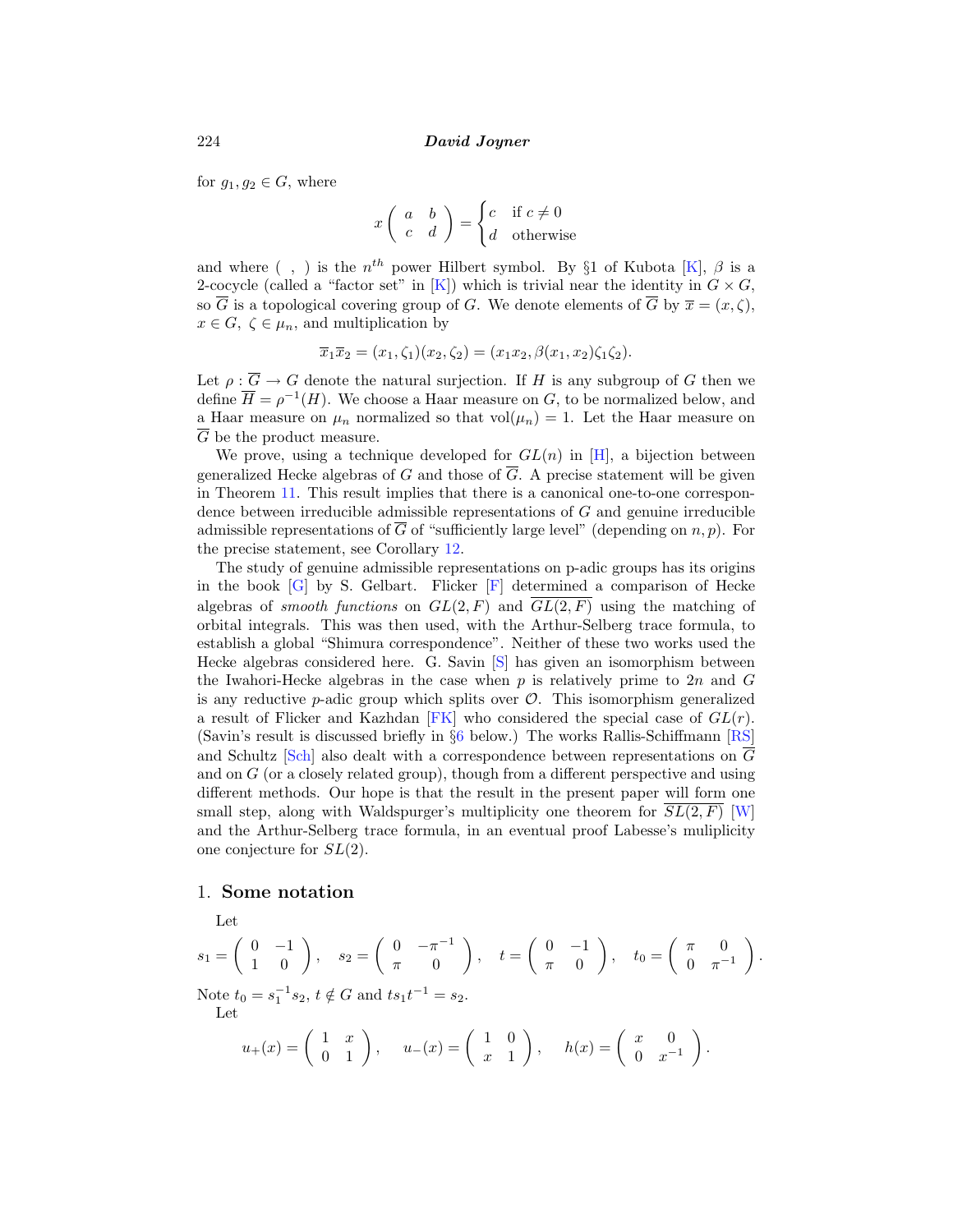<span id="page-2-0"></span>Let

$$
B = \left\{ \left( \begin{array}{cc} \mathcal{O} & \mathcal{O} \\ \pi \mathcal{O} & \mathcal{O} \end{array} \right) \right\} \cap G
$$

denote the Iwawori subgroup,

$$
\mathfrak{b} = \left\{ \left( \begin{array}{cc} \mathcal{O} & \mathcal{O} \\ \pi \mathcal{O} & \mathcal{O} \end{array} \right) \right\} \cap \mathfrak{g}
$$

denote its Lie algebra, and let

$$
B_k = \left(I + t^{2k}\left(\begin{array}{cc} \mathcal{O} & \mathcal{O} \\ \pi\mathcal{O} & \mathcal{O} \end{array}\right)\right)\cap G
$$

denote a  $k^{th}$  filtration subgroup. Let

$$
\mathfrak{b}_k = \left\{ \left( \begin{array}{cc} a & b \\ \pi c & -a \end{array} \right) \middle| \ a, b, c \in \pi^k \mathcal{O} \right\}
$$

denote the Lie algebra of  $B_k$ .

**Definition 1.** Let H denote a locally compact unimodular group and let K denote an open compact subgroup of  $H$  with Haar measure on  $H$  normalized so that  $K$  has measure one. Let  $\mathcal{H}(H//K)$  denote the space of functions on H which are locally constant, compactly supported, and bi-K-invariant. This forms an algebra under convolution,

$$
(f*g)(x)=\int_H f(y)g(y^{-1}x)dy,
$$

called the generalized Hecke algebra.

We shall study the algebra  $\mathcal{H}(G//B_k)$  in Section [3.](#page-4-0)

Recall that a 2-cocycle  $\alpha : H \times H \to \mu_n$  of a group H is *trivial* if there is a function  $s : H \to \mu_n$  (called a *splitting*) such that  $\alpha(h_1, h_2) = s(h_1)s(h_2)s(h_1h_2)^{-1}$ , for  $h_1, h_2 \in H$ . In this case the cover of H defined by  $\alpha$  is said to *split*.

Recall that a complex-valued function f on  $\overline{G}$  is called genuine if  $f(g,\zeta) =$  $\theta(\zeta)f(g,1)$ , for  $g \in G$  and  $\zeta \in \mu_n$ . Here  $\theta$  is a fixed isomorphism  $\theta : \mu_n \to \mu_n(\mathbb{C})$ . It being agreed that we may identify  $\mu_n$  and  $\mu_n(\mathbb{C})$ , we shall, from this point on,  $drop the θ from the notation.$ 

**Definition 2.** Assume that  $k > 0$  is chosen so large that  $\overline{B}_k$  splits. Assume that the Haar measure on  $\overline{G}$  is normalized so that  $\overline{B_k}$  has measure 1. Let  $\mathcal{H}(\overline{G}/B_k)_{gen}$ denote the space of functions on  $\overline{G}$  which are genuine, locally constant, compactly supported, and  $bi-B_k$ -invariant. This is the (metaplectic) generalized Hecke algebra on G.

We will study this algebra in Section [4.](#page-7-0) Note that it depends on the splitting of the cocycle on  $B_k$ . To have a measure on  $\overline{G}$  which fits with the measure on G used in §[3,](#page-4-0) we shall also assume that  $\mu_n$  has measure 1.

#### 2. **Some lemmas**

Let  $\mathbb{F}_q$  denote the residue field of F.

**Lemma 3.** For  $k > 0$ ,  $B_k/B_{k+1} \cong \mathfrak{b}_k/\mathfrak{b}_{k+1} \cong \mathbb{F}_q^3$ , as abelian groups. (The second isomorphism is not canonical.)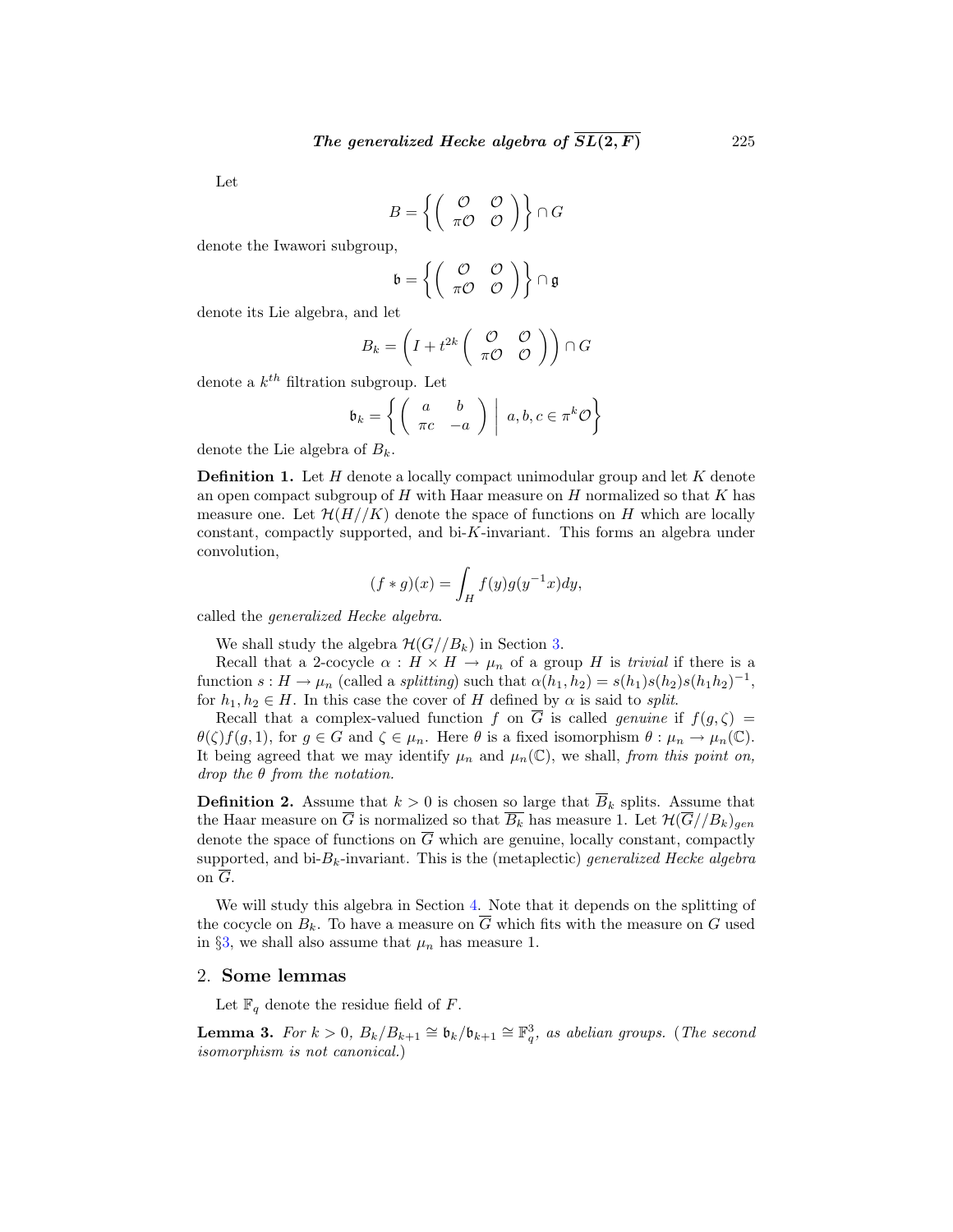**Proof.** The graph of the the first isomorphism is

$$
\{(g \cdot B_{k+1}, X + \mathfrak{b}_{k+1}) \mid (1 + X + \mathfrak{b}_{k+1}) \cap g \cdot B_{k+1} \neq \emptyset\}.
$$

It is also a special case of a general result of Morris (Proposition 3.4 in  $[M]$  $[M]$ ). The second isomorphism is due to the fact that the map

$$
\begin{pmatrix} a & b \\ \pi c & -a \end{pmatrix} \longmapsto \begin{pmatrix} a \pmod{\pi} & b \pmod{\pi} \\ \pi(c \pmod{\pi}) & -a \pmod{\pi} \end{pmatrix}
$$

has kernel ≅  $\mathbb{F}_q^3$ .

The following result is stated as Proposition 2.2 in Chapter 3 of [[H](#page-12-0)].

**Lemma 4.** In the notation of Definition [1](#page-2-0), let  $f_h$  denote the characteristic function of the double coset KhK in H. We have,  $f_1$  is a unit of  $H(H//K)$ . More generally, if

$$
vol(Kh_1K)vol(Kh_2K) = vol(Kh_1h_2K)
$$

then  $f_{h_1} * f_{h_2} = f_{h_1h_2}$ .

We need a version of the previous lemma for genuine functions. For  $\overline{x} = (x, \zeta) \in \overline{G}$  and  $g \in G$ , let

$$
\overline{f}_g(\overline{x}) = \begin{cases} \zeta, & x \in B_k g B_k, \\ 0, & \text{otherwise.} \end{cases}
$$

Note that  $\overline{f}_g$  is genuine. Let

$$
\phi_1 * \phi_2(g) = \int_{\overline{G}} \phi_1(x)\phi_2(x^{-1}g)dx, \quad g \in \overline{G}.
$$

Now we prove a genuine analog of the general Lemma 4 above.

**Lemma 5.** If  $vol(B_k)=1$  and if

$$
\text{vol}(B_k g_1 B_k) \text{vol}(B_k g_2 B_k) = \text{vol}(B_k g_1 g_2 B_k), \quad \text{for } g_1, g_2 \in G,
$$

then  $\overline{f}_{g_1} * \overline{f}_{g_2} = \overline{f}_{g_1g_2}$ .

**Proof.** We compute

$$
\overline{f}_{g_1} * \overline{f}_{g_2}(g,1) = \int_{\overline{G}} \overline{f}_{g_1}(x) \overline{f}_{g_2}(x^{-1}(g,1)) dx
$$
  
\n
$$
= \int_{G} \overline{f}_{g_1}(x,1) \overline{f}_{g_2}((x^{-1}g,1)) \beta(x,x^{-1}g)^{-1} dx
$$
  
\n
$$
= \int_{G} char(\overline{B_k}(g_1,1) \overline{B_k})(x,1) char(\overline{B_k}(g_2,1) \overline{B_k})(x^{-1}g,1) \beta(x,x^{-1}g)^{-1} dx
$$
  
\n
$$
= \int_{G} f_{g_1}(x,1) f_{g_2}(x^{-1}g,1) \beta(x,x^{-1}g)^{-1} dx.
$$

The above equations imply that the support of this integral is contained in the support of  $f_{g_1} * f_{g_2}$ . By Lemma 4,  $f_{g_1} * f_{g_2} = f_{g_1g_2}$ , so

$$
\text{supp}(\overline{f}_{g_1} * \overline{f}_{g_2}) \subset \text{supp}(\overline{f}_{g_1g_2}).
$$

Since the support each element of the Hecke algebra contains at least one double  $B_k$ coset, the above inclusion must be an equality. Therefore, we must have  $\overline{f}_{g_1} * \overline{f}_{g_2} =$ 

<span id="page-3-0"></span>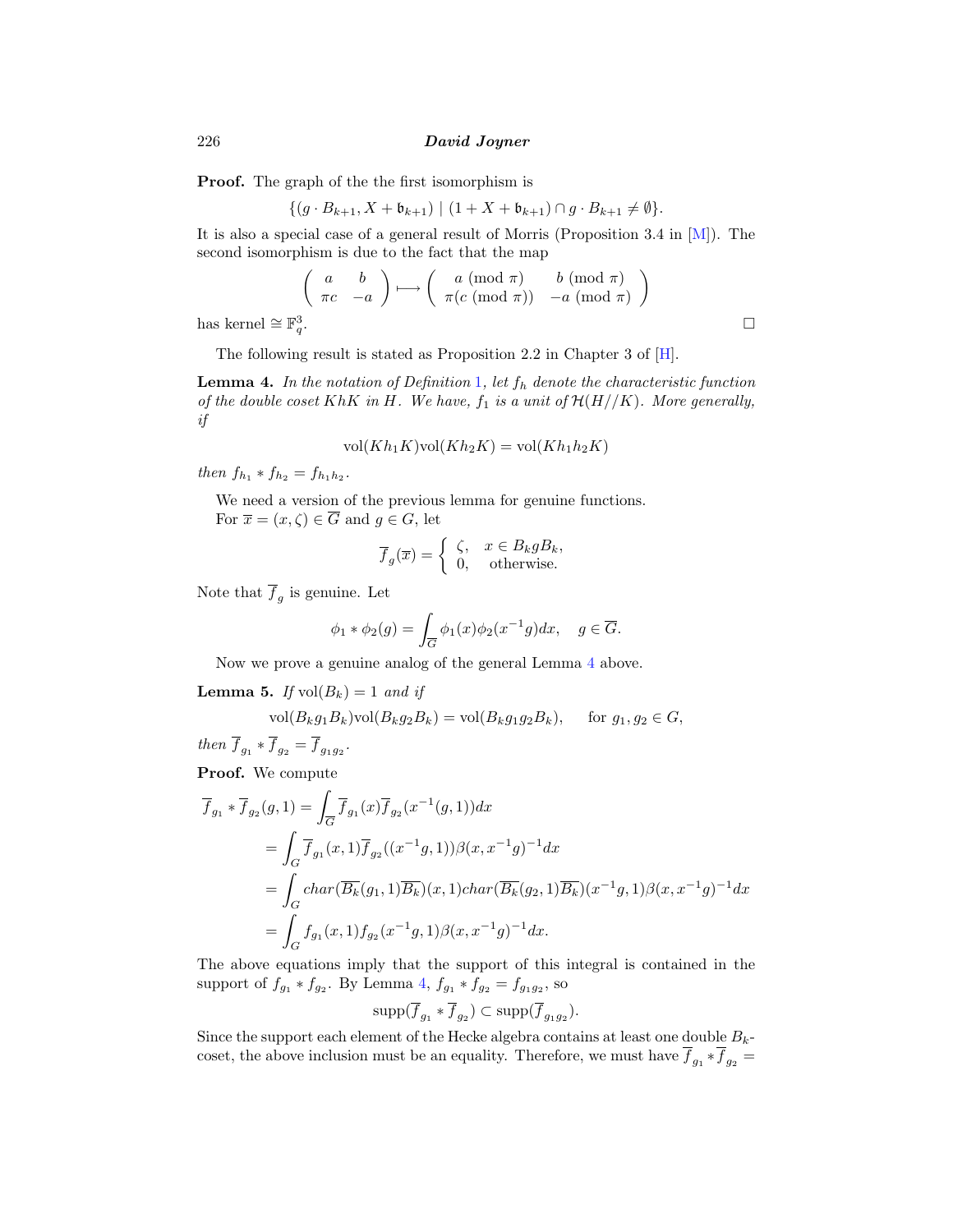<span id="page-4-0"></span> $cf_{g_1g_2}$  for some constant c. Integrating both sides over G and using the hypothesis implies  $c = 1$ .

As in the above proof, we have the following expression for the convolution in terms of the cocycle.

**Lemma 6.** We have

$$
\overline{f}_{g_1} * \overline{f}_{g_2}(g,\zeta) = \zeta \int_G \overline{f}_{g_1}(x,1) \overline{f}_{g_2}(x^{-1}g,1) \beta(x,x^{-1}g)^{-1} dx,
$$

for any  $g_1, g_2 \in G$ .

Note that the generalized metaplectic Hecke algebra depends on the cocycle  $\beta$ so let us denote this dependence temporarily by  $\mathcal{H}_{\beta}(\overline{G}//B_k)_{gen}$ . If the cocycle is changed to an equivalent one, say to  $\beta'$ , where

$$
\beta(g, h) = \beta'(g, h)s(g)s(h)s(gh)^{-1}
$$

is the cocycle modified by s and  $s: G \to \mu_n$  is any function satisfying  $s(1) = 1$  (for example, the Kubota splitting  $[KP]$ , then the two algebras are isomorphic.

**Lemma 7.** Let  $\beta$ ,  $\beta'$  be as above and let  $s : G \to \mu_n$  satisfy  $s(1) = 1$ . There is a canonical isomorphism

$$
\phi: \mathcal{H}_{\beta}(\overline{G}//B_k)_{gen} \cong \mathcal{H}_{\beta'}(\overline{G}//B_k)_{gen},
$$

as algebras, defined by sending  $f(g,\zeta) = \zeta f(g,1)$  to  $\phi(f)(g,\zeta) = \zeta s(g)f(g,1)$ . In other words, under this mapping, we have

$$
\phi(f_1 *_{\beta'} f_2)(g,\zeta) = (\phi(f_1) *_{\beta} \phi(f_2))(g,\zeta),
$$

where  $*_\beta$  denotes the convolution with respect to the  $\beta$  cocycle

$$
(\phi_1 *_\beta \phi_2)(g,\zeta) = \zeta \int_G \phi_1(x,1) \phi_2((x^{-1}g,1)) \beta(x,x^{-1}g)^{-1} dx
$$

and, similarly, \*<sub>β'</sub> denotes the convolution with respect to the β' cocycle.

**Proof.** The verification of this is straightforward. □

## 3. The structure of  $\mathcal{H}(G//B_k)$

We want to determine the structure of the generalized Hecke algebra as a finitely generated algebra with generators and relations. Then we will do the same for the metaplectic analog and compare the two.

The affine Weyl group  $W_a$  of G is generated by  $s_1, s_2$  and the Weyl group W is generated by  $s_1$ . We will use the Iwahori decomposition

$$
G = BW_aB
$$

to determine the structure of the generalized Hecke algebra.

Recall  $(Ad g)(x) = gxg^{-1}$ . Let  $S = \{s_1, s_2, t_0, t_0^{-1}\} \cup B$ .

**Proposition 8.** The algebra  $\mathcal{H}(G//B_k)$  is generated by the functions  $f_g$ ,  $g \in S$ . Assume that  $vol(B_k)=1$ . These elements are subject to the relations below.

- (A) Relations for the  $s_i$ 's:
	- (i)  $f_{s_1} * f_{s_1} = c \sum_x f_x$ , for  $x \in ((-1) \cdot (Ad s_1)(B_k) \cdot B_k)/B_k$ , where  $c =$  $vol(B_ks_1B_k),$
	- (ii)  $f_{t_0} * f_{s_1} = f_{s_1} * f_{t_0^{-1}}.$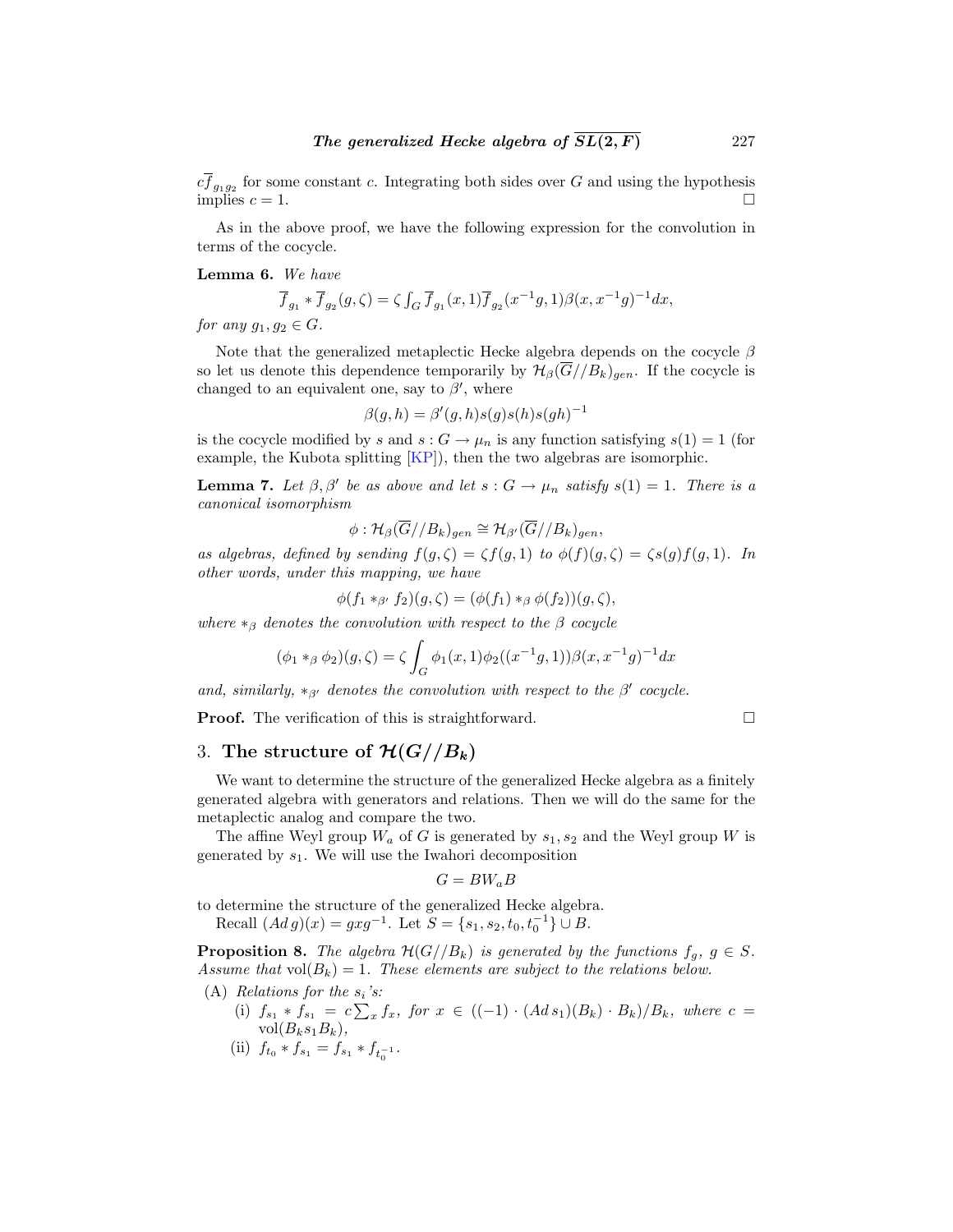- (B) Relations for elements of B:
	- (i)  $f_1$  is the identity of  $\mathcal{H}(G//B_k)$ ,
	- (ii)  $f_x * f_y = f_{xy}$ , for  $x, y \in B$ ,
	- (iii)  $f_{xg} = f_{gx} = f_g$ , for all  $x \in B_k$ ,  $g \in G$ .
- (C) Mixed relations:
	- (i)  $f_{s_i} * f_x = f_{Ad\, s_i(x)} * f_{s_i}, \text{ for } x \in B \cap (Ad\, s_i)(B),$
	- (ii)  $f_{s_1} * f_{u_+(x)} * f_{s_1} = cf_{Ads_1(u_+(x))} = cf_{u_-(-x)}$ , for  $x \in \mathcal{O}^{\times}$ , where  $c =$ vol $(B_ks_iB_k)^2$ ,
	- (iii)  $f_{s_2} * f_{u_+(x)} * f_{s_2} = cf_{Ad\, s_2(u_+(x))} = cf_{u_-(\pi x)},$  for  $x \in \mathcal{O}^\times$ , where  $c =$  $vol(B_ks_iB_k)^2$ ,
	- (iv)  $f_{t_0} * f_g * f_{t_0^{-1}} = cf_{t_0gt_0^{-1}}$ , for all  $g \in B$ , where

$$
c = \text{vol}(B_k t_0 B_k)^2/\text{vol}(B_k t_0 g t_0^{-1} B_k).
$$

(The relations C(ii), C(iii) must be expressed in terms of the generators, as in  $[H]$ . The relation corresponding to  $C(i)$  is

$$
f_{s_1} * f_{u_+(x)} * f_{s_1} = c(f_{u_+(-x^{-1})} * f_{s_1} * f_{h(-x)} * f_{u_+(-x^{-1})}).
$$

The relation corresponding to  $C(iii)$  is similar.)

Furthermore, these relations form a defining set of relations for  $H(G//B_k)$  as an algebra.

- **Remark 1.** 1. This proposition has an analog for G replaced by  $GL(n)$  [\[H\]](#page-12-0), Theorem 2.1, Chapter 3.
	- 2. Note that though S is infinite, the set of generators  $\{f_g | g \in S\}$  is finite (and depends on  $k$ ), so the algebra is indeed finitely generated.
	- 3. Possibly  $B(iii)$  and  $C(iii)$  are superfluous relations.
	- 4. Note that  $s_1$  has order 4, not order 2 as the analogous generator in [[H](#page-12-0)] does.
	- 5. The constants are computed as follows:

$$
\text{vol}(B_k s_1 B_k) = \text{vol}(B_k s_1 B_k s_1^{-1}) = \text{vol}(B_k s_1 B_k s_1^{-1})/\text{vol}(B_k) = \text{vol}(U_k^{-1} B_k / B_k).
$$

For  $g \in B$ , we have

$$
\text{vol}(B_k t_0 g t_0^{-1} B_k) = \text{vol}(B_k t_0 B_k \cdot B_k g B_k \cdot B_k t_0^{-1} B_k)
$$
  
= 
$$
\text{vol}(B_k t_0 B_k) \text{vol}(B_k g B_k) \text{vol}(B_k t_0^{-1} B_k) = \text{vol}(B_k t_0 B_k)^2.
$$

Here are some general facts we will use in the proof below.

**Lemma 9.** (a)  $B_k$  is a normal subgroup of  $B$ .

(b) Let  $U_k^+ = \{u_+(x) \mid x \in \pi^k \mathcal{O}_F\}$  and  $U_k^- = \{u_-(x) \mid x \in \pi^k \mathcal{O}_F\}$ . We have  $B_k \cdot (s_1^{-1}B_ks_1) = (s_1^{-1}B_ks_1) \cdot B_k = U_k^{-}B_k,$ 

and  $U_k^- B_k$  is a group with  $B_k$  as a normal subgroup. (c) In general, we have

$$
f_{g_1} * f_{g_2}(x) = \int_G f_{g_1}(y) f_{g_2}(y^{-1}x) dy = \text{vol}(B_k g_1 B_k \cap x B_k g_2^{-1} B_k).
$$

(d) In general, we have

$$
\int_G f * g(x) dx = \int_G f(y) dy \int_G g(x) dx,
$$
  

$$
\int_G (f * g * h)(x) dx = \int_G f(x) dx \int_G g(y) dy \int_G h(z) dz.
$$

<span id="page-5-0"></span>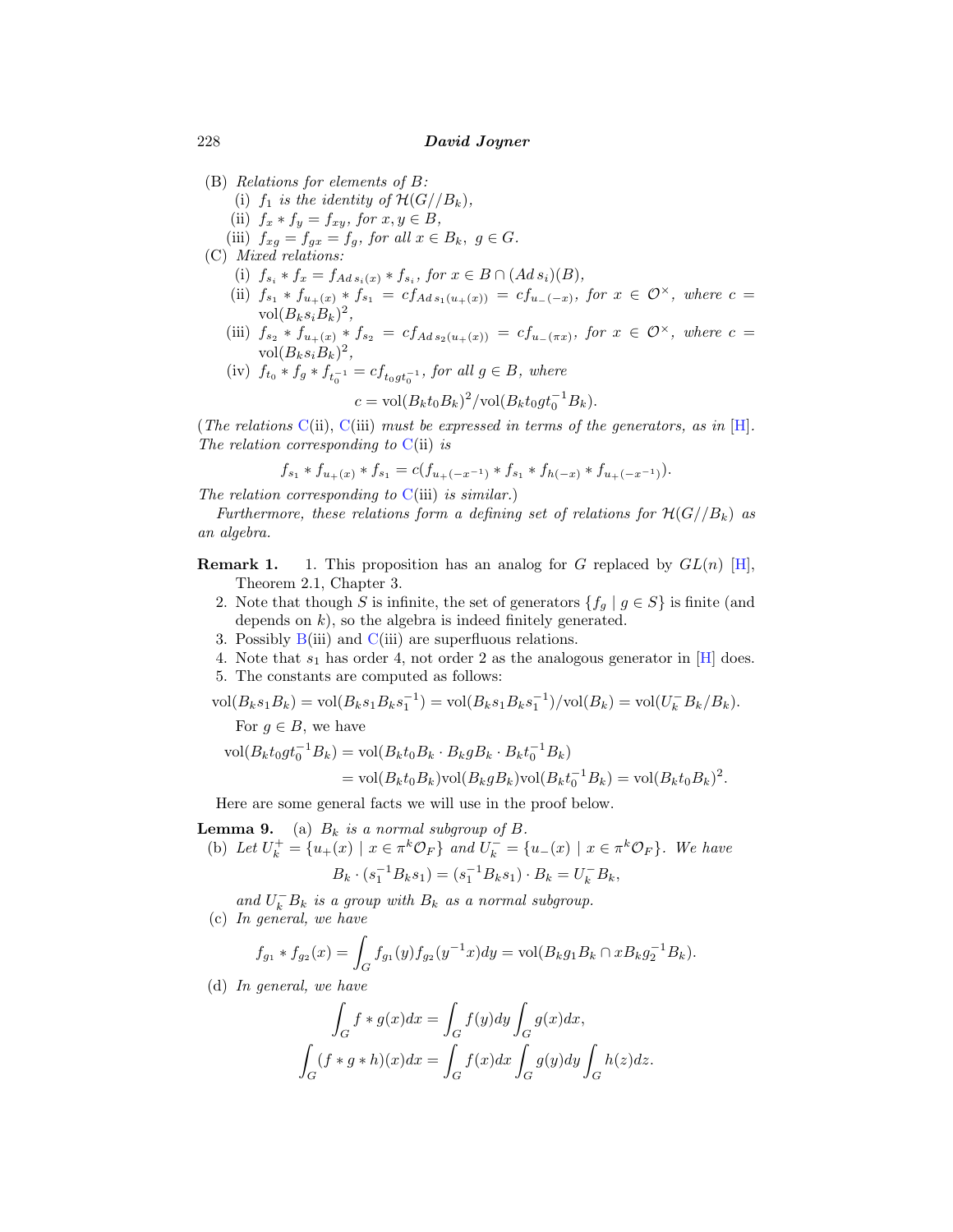**Proof.** Parts [\(a](#page-5-0)) and [\(b\)](#page-5-0) may be proven by direct matrix calculations. Parts [\(c\)](#page-5-0), ([d](#page-5-0)) are simple consequences of the definitions.

**Proof of Proposition [8](#page-4-0).** We shall follow the ideas in [[H](#page-12-0)], proof of Theorem 2.1.

We begin by verifying  $A(i)$  $A(i)$ :  $f_{s_1} * f_{s_1} = q \sum_{x \in X} f_x$ , where x runs over a complete set X of representatives of  $((-1) \cdot (Ad s_1)(B_k) \cdot B_k)/B_k$ .

As in  $[H]$  $[H]$  $[H]$ , parts [\(a](#page-5-0)), [\(b\)](#page-5-0) of Lemma [9](#page-5-0) imply that

$$
f_{s_1} * f_{s_1} = c \cdot \chi_{(-1) \cdot U_k^- B_k},
$$

where  $\chi_S$  denotes the characteristic function of a subset S of G and where  $c \neq 0$  is some constant. In other words,

$$
f_{s_1} * f_{s_1}(g) = c \sum_{x \in X} f_x(g), \quad g \in G.
$$

Plugging  $g = 1$  into both sides, we obtain

$$
vol(B_k s_1 B_k) = c.
$$

For part  $A(ii)$  $A(ii)$ , note that part ([c\)](#page-5-0) of Lemma [9](#page-5-0) immediately reduces the proof of  $A(i)$  $A(i)$  to the comparison of two volume integrals. The equality of these two expressions follow from the claim  $\text{vol}(B_k t_0^{-1} B_k g \cap B_k s_1 B_k) = \text{vol}(g B_k t_0 B_k \cap B_k s_1 B_k).$ This is not trivial but the hard part is to show that  $B_k t_0 B_k s_1 B_k = B_k s_1 B_k t_0^{-1} B_k$ . To see this, pick  $b_1, b_2, b_3 \in B_k$  and note

$$
b_1t_0b_2s_1b_3 = b_1t_0s_1u_1b_2' = b_1s_1t_0^{-1}u_1b_2'
$$

for some  $u_1 \in U_k^-$  and  $b_2' \in B_k$  (we've used part [\(a](#page-5-0)) of Lemma [9](#page-5-0)). A matrix calculation shows that this is equal to  $b_1s_1b_4t_0^{-1}b_2'$ , for some  $b_4 \in B_k$ . This shows that  $B_k t_0 B_k s_1 B_k \subset B_k s_1 B_k t_0^{-1} B_k$ . The other inclusion is proven similarly. From this  $A(i)$  $A(i)$  follows without too much difficulty.

Part  $(c)$  of Lemma [9](#page-5-0) implies part  $B(i)$  $B(i)$  of the proposition.

We now verify part  $B(ii)$  $B(ii)$ . We know  $vol(B_k) = 1$  implies  $vol(bB_k) = 1$ , for each  $b \in B$ . This and Lemma [4](#page-3-0) implies part  $B(ii)$  $B(ii)$ .

Part [B](#page-5-0)(iii) follows from the definition of  $f<sub>g</sub>$ .

We shall now verify  $C(i)$  $C(i)$ . Since  $B_k$  is normal in B, we have

$$
vol(B_ks_i bB_k) = vol(B_ks_i bB_kb^{-1}b) = vol(B_ks_i B_kb).
$$

Thus  $vol(B_ks_i bB_k) = vol(B_ks_i B_k b) = vol(B_ks_i B_k)$ . This and Lemma [4](#page-3-0) implies  $f_{s_i} * f_x = f_{s_i x}$ , for  $x \in B$ . Likewise, if  $s_i x s_i^{-1} \in B$  then  $f_{s_i x s_i^{-1}} * f_{s_i} = f_{s_i x}$ . This implies  $C(i)$  $C(i)$ .

We next verify  $C(i)$  $C(i)$ . The proof of this part is sketched in [\[H](#page-12-0)]. The argument in [\[H\]](#page-12-0) gives  $f_{s_1} * f_{u_+(x)} * f_{s_1} = cf_{u_-(-x)}$ , for  $x \in \mathcal{O}^{\times}$ , for some constant  $c \neq 0$ . Here c may be evaluate[d](#page-5-0) using part  $(d)$  of Lemma [9,](#page-5-0) which implies

$$
c = \frac{\text{vol}(B_ks_iB_k)^2\text{vol}(B_ku_+(x)B_k)}{\text{vol}(B_ku_-(x)B_k)} = \text{vol}(B_ks_iB_k)^2.
$$

(Here we've used the fact that  $u_+(x) \in B$ , so  $vol(B_k u_+(x)B_k) = vol(B_k u_+(x)) =$ vol $(B_k) = 1$ , and the fact that, for  $k > 0$ ,  $s_1^{-1}B_ks_1$  is also a normal subgroup of B, so  $vol(B_k u_-(x)B_k) = vol(s_1^{-1}B_k s_1 u_+(-x)s_1^{-1}B_k s_1) = vol(s_1^{-1}B_k s_1 u_+(-x)) =$  $\text{vol}(s_1^{-1}B_ks_1) = 1.$ 

The proof of  $C(iii)$  $C(iii)$  is very similar to part  $(ii)$ , so is omitted.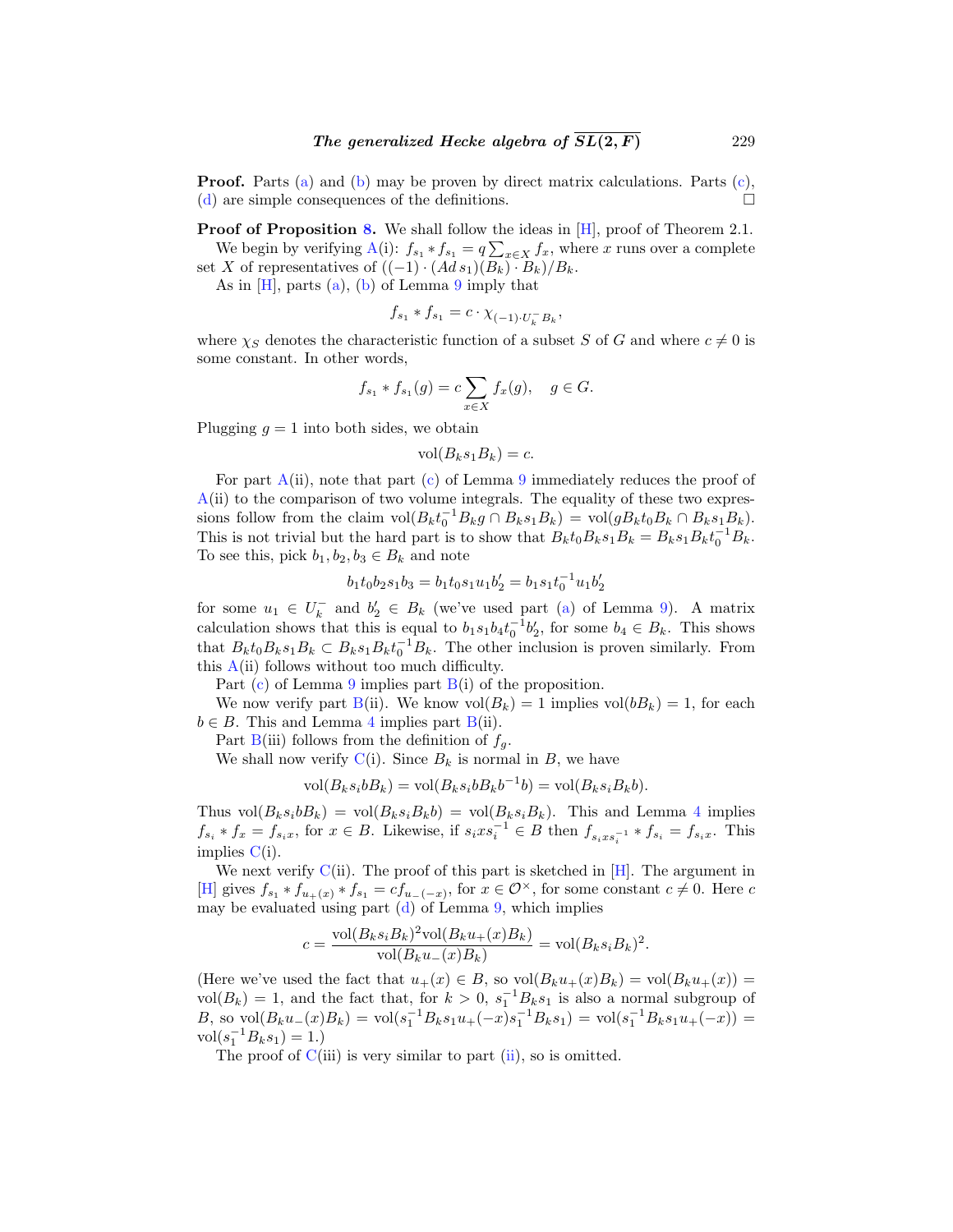<span id="page-7-0"></span>We shall now verify  $C(iv)$  $C(iv)$ . We already know that, as a consequence of Lemma [4,](#page-3-0) we have  $f_{t_0} * f_g = f_{t_0g}$  for all  $g \in B$ . This and part [\(c\)](#page-5-0) of the above lemma implies that

$$
f_{t_0} * f_g * f_{t_0^{-1}}(x) = \text{vol}(B_k t_0 g B_k \cap x B_k t_0 B_k).
$$

This volume depends on g and x, or more precisely on the left cosets  $gB_k$  and  $xB_k$ . In other words, we may replace g by any  $gb, b \in B_k$ , without changing the value of the volume. The above volume is non-zero if and only if  $x b_1 t_0 b_2 = b_3 t_0 g b_4$ , for some  $b_1, b_2, b_3, b_4$  in  $B_k$ . By replacing g by a suitable element in  $gB_k$ , we may assume  $x \in B_k t_0 g t_0^{-1} B_k$ . The support of  $f_{t_0} * f_g * f_{t_0^{-1}}$  is therefore contained in (and thus must be equal to) the support of  $f_{t_0gt_0^{-1}}$ . Therefore, there is a constant c such that  $f_{t_0} * f_g * f_{t_0^{-1}} = c \cdot f_{t_0gt_0^{-1}}$ . Part [C](#page-5-0)(iv) follows from part [\(d\)](#page-5-0) of the above lemma.

It remains to show that this list of relations is a defining set of relations for the algebra. To this end, we slightly modify the proof of [[H](#page-12-0)], Chapter 3, Theorem 2.1, as follows.

For  $g \in S$ , let  $\tilde{f}_g$  denote an abstract element. Let  $\tilde{\mathcal{H}}$  denote the free algebra generated by these elements satisfying the relations  $(A)$  $(A)$  $(A)$ - $(C)$  $(C)$  in the proposition. We want to show that the obvious map

$$
(1) \t\t \tilde{\mathcal{H}} \to \mathcal{H}(G//B_k)
$$

is an isomorphism.

If  $w \in W_a = \langle s_1, t_0 \rangle$  has the expression  $w = s_1^a t_0^b$ , where  $a \in \{0, 1\}$  and b is an integer, then define  $\tilde{f}_w = f_{s_1}^a * f_{t_0}^b$ . Let  $\tilde{J}$  denote the vector space span generated by the elements  $\tilde{f}_g = \tilde{f}_x * \tilde{f}_w * \tilde{f}_y$ , where  $g = xwy$ , for  $x, y \in B$  and  $w \in W_a$ . As in [\[H\]](#page-12-0), pages 38-39, the relations [\(B,C](#page-5-0)) imply that  $\tilde{f}_q$  depends only on  $B_k g B_k$ , not on the particular representation  $g = xwy$ . We claim that  $\tilde{J}$  is invariant under convolution by an abstract generator  $f_g$ ,  $g \in S$ . The proof of this invariance property, in [\[H\]](#page-12-0) pages 38-39, uses a subset of the relations (or ones very similar) given in  $(A)$  $(A)$  $(A)$ - $(C)$  $(C)$ above. Therefore, it works in this case almost verbatim and we omit the details. From this invariance property it follows that  $\tilde{\mathcal{J}}$  contains the abstract generators. However, this forces  $\mathcal J$  to contain all of  $\mathcal H$ . We conclude that each element of  $\mathcal H$ may be written as a sum of elements of the form  $\tilde{f}_q = \tilde{f}_x * \tilde{f}_w * \tilde{f}_y$ , where  $g = xwy$ . (One may think of this as a "canonical form" for the generators.) This, using a relatively simple argument involving the definitions (see  $[H]$  $[H]$  $[H]$ ), implies that the map (1) is injective.

Since  $B_k$  is normal in B, we have

$$
\text{vol}(B_k b_1 g b_2 B_k) = \text{vol}(b_1 b_1^{-1} B_k b_1 g b_2 B_k b_2^{-1} b_2) = \text{vol}(b_1 B_k g B_k b_2) = \text{vol}(B_k g B_k).
$$

This and Lemma [4](#page-3-0) implies  $f_{b_1} * f_g * f_{b_2} = f_{b_1gb_2}$ , for  $g \in W^a$ . Combining this with the Bruhat decomposition, we see that  $H(G//B_k)$  is generated by elements of the form  $f_{b_1} * f_g * f_{b_2}$ , for  $g \in W^a$ . Therefore, the map (1) is surjective.

## 4. The structure of  $\mathcal{H}(\overline{G}//B_k)_{gen}$

This section is the metaplectic analog of the previous section. We want to determine the structure of the metaplectic generalized Hecke algebra as a finitely generated algebra with generators and relations.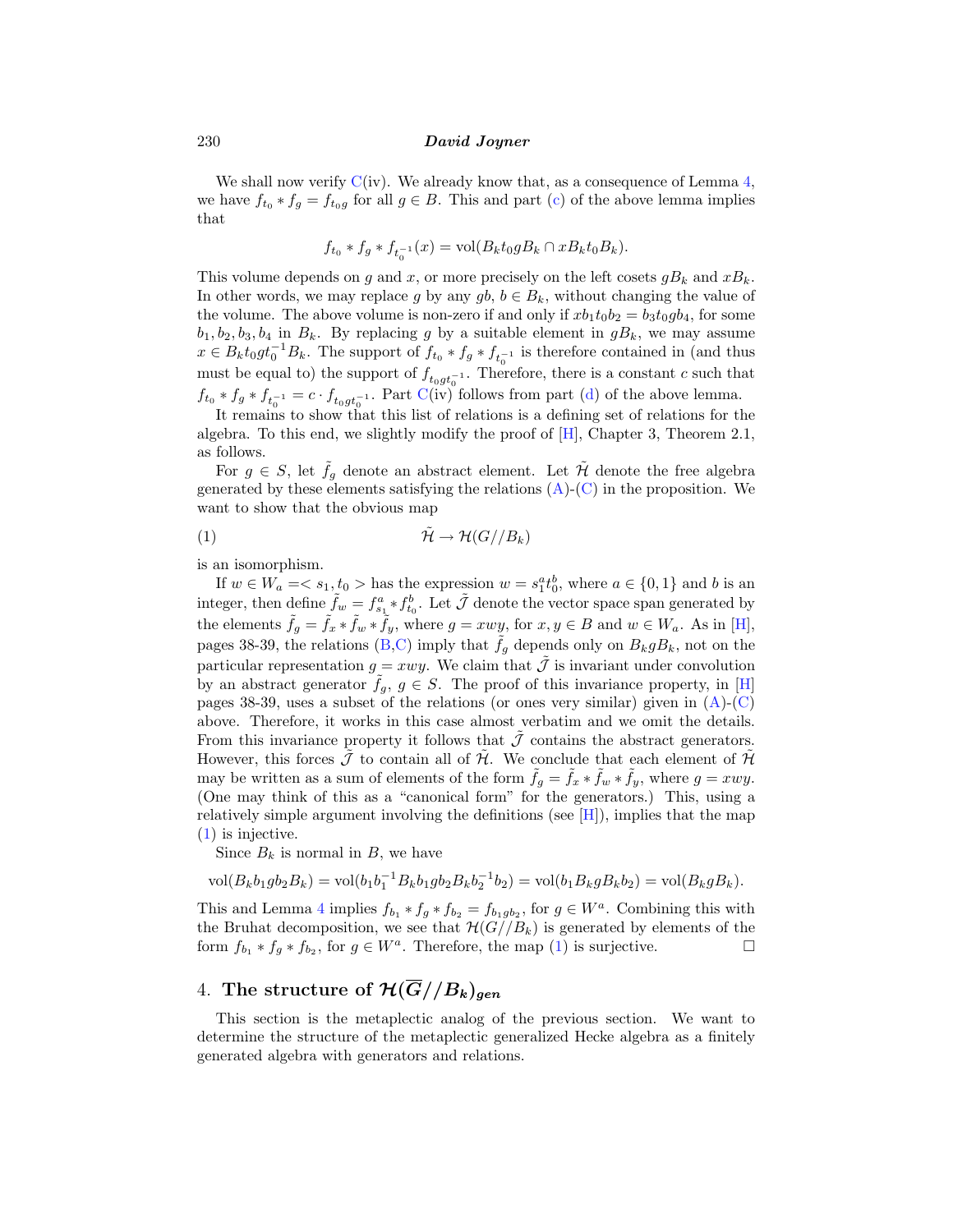<span id="page-8-0"></span>We shall always assume that k is chosen so large that  $\overline{B_k}$  splits. By Lemma [7,](#page-4-0) we can (and do) choose the cocycle  $\beta'$  defining  $\mathcal{H}(\overline{G}/B_k)_{gen} = \mathcal{H}_{\beta'}(\overline{G}/B_k)_{gen}$  in such a way that the splitting of  $\overline{B}_k$  is trivial. If the residual characteristic of F is relatively prime to 2n then this condition is vacuous since in that case, in fact,  $\overline{B}$ splits.

Let the Haar measure on  $\overline{G}$  be normalized so that  $\overline{B_k}$  has measure one. Convolution gives  $\mathcal{H}(\overline{G}/B_k)_{gen}$  the structure of an algebra.

**Proposition 10.** Assume that  $vol(\overline{B}_k)=1$ , that k is chosen so large that  $\overline{B_k}$  splits, and choose the splitting cocycle as above. The algebra  $\mathcal{H}(\overline{G}/B_k)_{gen}$  is generated by the functions  $\overline{f}_q$ ,  $g \in S$ . These elements are subject to the same relations as in Proposition [8](#page-4-0), except that  $f_g$  must be replaced by  $\overline{f}_g$ . Furthermore, these relations form a defining set of relations for  $H(G//B_k)_{gen}$  as an algebra.

**Proof.** First we must verify that the claimed relations do indeed hold.

 $A(i)$  $A(i)$ : By Lemma [6,](#page-4-0) we have

$$
\overline{f}_{s_1} * \overline{f}_{s_1}(\overline{x}) = \int_{B_{k}s_1B_k} \overline{f}_{s_1}(y^{-1}x)\beta'(y^{-1},x)\beta'(y,y^{-1})dy.
$$

Because of this, for basically the same reason as in the non-metaplectic case,  $\overline{f}_{s_1}$  \*  $\overline{f}_{s_1}$  is supported on  $\overline{((-1)\cdot(Ads_1)(B_k)\cdot B_k)}$ . The same reasoning as in the nonmetaplectic case implies  $A(i)$  $A(i)$ .

[A](#page-4-0)(ii): Both  $f_{t_0} * f_{s_1}$  and  $f_{s_1} * f_{t_0^{-1}}$  are genuine functions which, by the proof of part [A](#page-4-0)(ii) in Proposition [8](#page-4-0), have the same support, in a neighborhood of  $(t_0s_1, \pm 1)$ . We have, as in the proof of  $A(i)$  $A(i)$  in the non-metaplectic case,

$$
\overline{f}_{t_0}*\overline{f}_{s_1}(g,1)=\int_{\overline{B_ks_1B_k}}\overline{f}_{t_0}((g,1)y^{-1})dy=\int_{B_kt_0^{-1}B_kg\cap B_ks_1B_k}\beta'(y^{-1},g)dy
$$

and

$$
\overline{f}_{s_1} * \overline{f}_{t_0^{-1}}(g, 1) = \int_{gB_k t_0 B_k g \cap B_k s_1 B_k} \beta'(y^{-1}, g) dy.
$$

We know that the ranges of these two integrals are equal, by the proof in the non-metaplectic case above. The validity of  $A(i)$  $A(i)$  follows.

[B\(](#page-5-0)i): For example, for  $g \in \overline{G_s}$  we have

$$
\phi * \overline{f}_1(g) = \int_{\overline{G}} \phi(gx^{-1}) \overline{f}_1(x) dx = \int_{\overline{B_k}} \phi(gx^{-1}) dx = \phi(g).
$$

Similarly,  $\overline{f}_1 * \phi = \phi$ , so  $\overline{f}_1$  is an identity in  $\mathcal{H}(\overline{G}/B_k)_{gen}$ .

 $B(ii)$  $B(ii)$ : We have

$$
\overline{f}_x * \overline{f}_y(g,1) = \int_{B_k x B_k} \overline{f}_y(h^{-1}g) \beta'(h^{-1},g) \beta'(h,h^{-1}) dh.
$$

This is non-zero if and only if  $gy^{-1} = xb$  for some  $b \in B_k$ , since  $B_k$  is normal in B. But this implies supp $(\overline{f}_x * \overline{f}_y) \subset \overline{B_kxyB_k}$ . The claimed equality now follows.

[B\(](#page-5-0)iii): This is an immediate consequence of Lemma [5](#page-3-0).

 $C(i)$  $C(i)$ : The proof of this identity is analogous to the proof in the non-metaplectic case (using Lemma [5](#page-3-0) in place of Lemma [4](#page-3-0) where appropriate) and is omitted.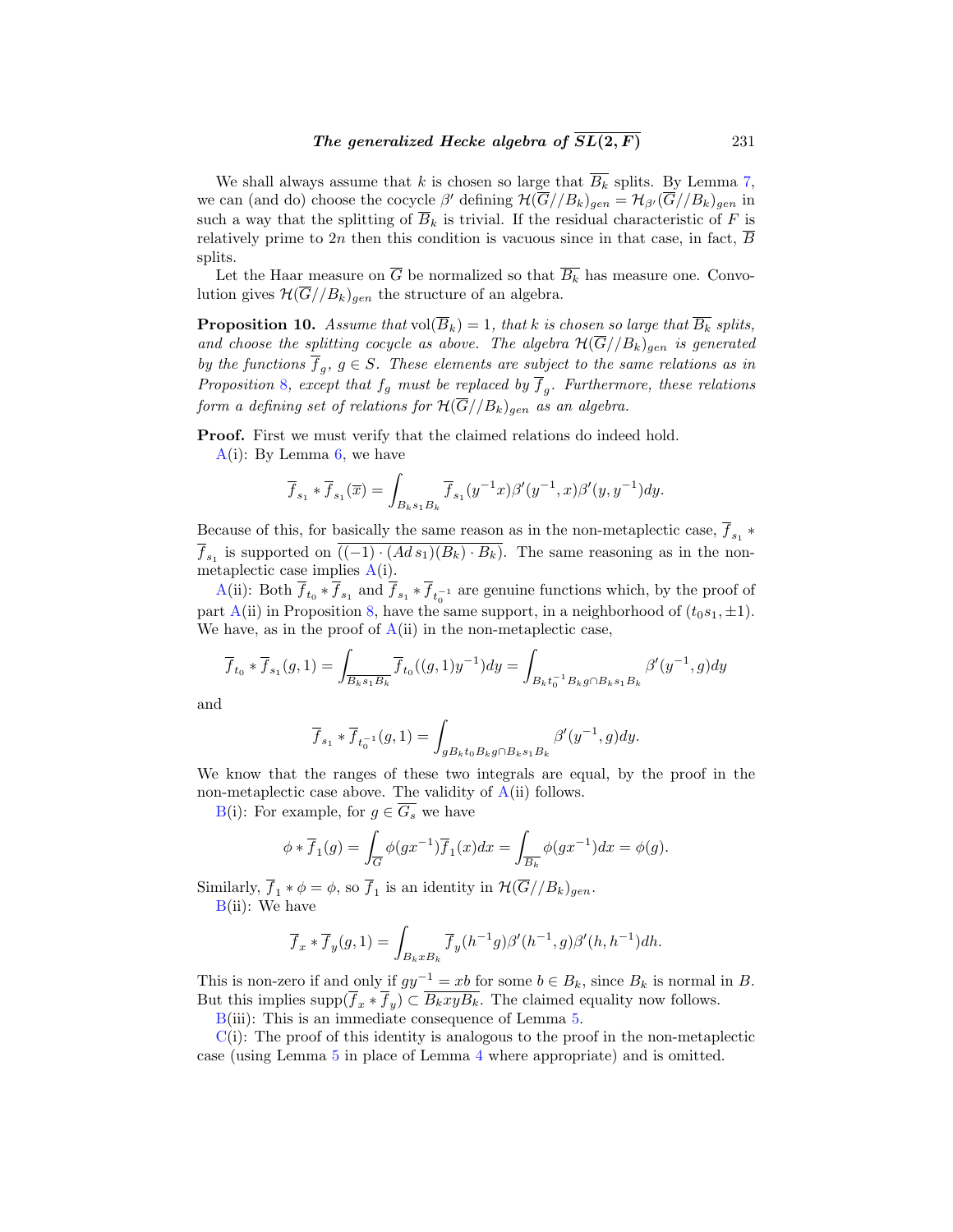<span id="page-9-0"></span> $C(ii)$  $C(ii)$ ,  $C(iii)$ ,  $C(iv)$ : These are proven exactly as in the non-metaplectic case so we only sketch the argument. The idea is that the proof in the non-metaplectic case shows that each of these triple convolutions is supported on a single double  $\overline{B}_{k-1}$ coset. On the other hand, the support of each function in the Hecke algebra contains at least one double  $\overline{B}_k$ -coset, since different double  $\overline{B}_k$ -cosets are disjoint. Since convolutions preserve genuineness, those functions whose support is precisely one double  $\overline{B}_k$ -coset are the constant multiples of the generators. This identity holds on all of G. The constant multiple can be computed as in the non-metaplectic case and since the measures differ only by the measure on  $\mu_n$ , the volume computations are similar.

It remains to show that this list of relations is a defining set of relations for the algebra. This, too, is exactly the same as the non-metaplectic case, so is omitted.  $\square$ 

#### 5. **Application to representation theory**

The following is our main result:

**Theorem 11.** If  $k > 0$  is such that  $\overline{B_k}$  splits then the map  $f_q \mapsto \overline{f}_q$ ,  $g \in S$ , defines a bijection of algebras  $\mathcal{H}(G//B_k) \to \mathcal{H}(\overline{G}//B_k)_{gen}$ .

**Proof.** This is an immediate consequence of Propositions [8](#page-4-0) and [10.](#page-8-0)

**Corollary 12.** If  $k > 0$  is such that  $\overline{B_k}$  splits then the bijection  $\mathcal{H}(G//B_k) \to$  $\mathcal{H}(\overline{G}/B_k)_{gen}$  induces a set-theoretic bijection  $\mathcal{H}(\overline{G}/B_k)_{gen}^\wedge \to \mathcal{H}(G//B_k)^\wedge$  on the sets of equivalence classes of irreducible (genuine, in the case of  $\overline{G}$ ) representations. Furthermore, if

$$
\begin{array}{ccc}\mathcal{H}(G//B_k) & \to & \mathcal{H}(\overline{G}//B_k)_{gen}\\ f & \longmapsto & \overline{f}\end{array}
$$

and

$$
\frac{{\mathcal H}(\overline{G}//B_k)_{gen}^{\wedge}}{\overline{\pi}}\quad\stackrel{\longrightarrow}{\longrightarrow}\quad\frac{{\mathcal H}(G//B_k)^{\wedge}}{\pi}
$$

then  $tr(\overline{\pi}(\overline{f})) = tr(\pi(f)).$ 

**Proof.** Let  $\eta : \mathcal{H}(G//B_k) \to \mathcal{H}(\overline{G}//B_k)_{gen}$  and let

 $\eta^*:\mathcal{H}(G//B_k)_{gen}^{\wedge}\to \mathcal{H}(G//B_k)^{\wedge}.$ 

Suppose  $\overline{\pi}(f) = \overline{\pi}'(f)$ , for all  $f \in \mathcal{H}(G//B_k)_{gen}$ . If  $f = \phi(f)$ , for some  $f \in$  $\mathcal{H}(G//B_k)$ , and if  $\pi = \eta^*(\overline{\pi})$  and  $\pi' = \eta^*(\overline{\pi}')$ , for some  $\pi, \pi' \in \mathcal{H}(G//B_k)^{\wedge}$ , then  $\pi(f) = \pi'(f)$ , for all  $f \in \mathcal{H}(G//B_k)$ . This implies  $\pi = \pi'$ , so  $\eta^*$  is injective.

The equality of the traces is by definition of  $\eta$ .

**Definition 13.** Let K denote a compact open subgroup of  $\overline{G}$ . A locally constant complex-valued function f on  $\overline{G}$  is called *left* (resp., *right*) Hecke finite if the vector space spanned by all functions of the form  $h * f$  (resp.,  $f * h$ ), for  $h \in \mathcal{H}(\overline{G}//K)$ , is finite dimensional. Let  $\mathcal{A}_{gen}(\overline{G})$  denote the space of all locally constant complexvalued genuine functions f on  $\overline{G}$  for which

- $f$  is double K-finite,
- $f$  is right- and left-Hecke finite.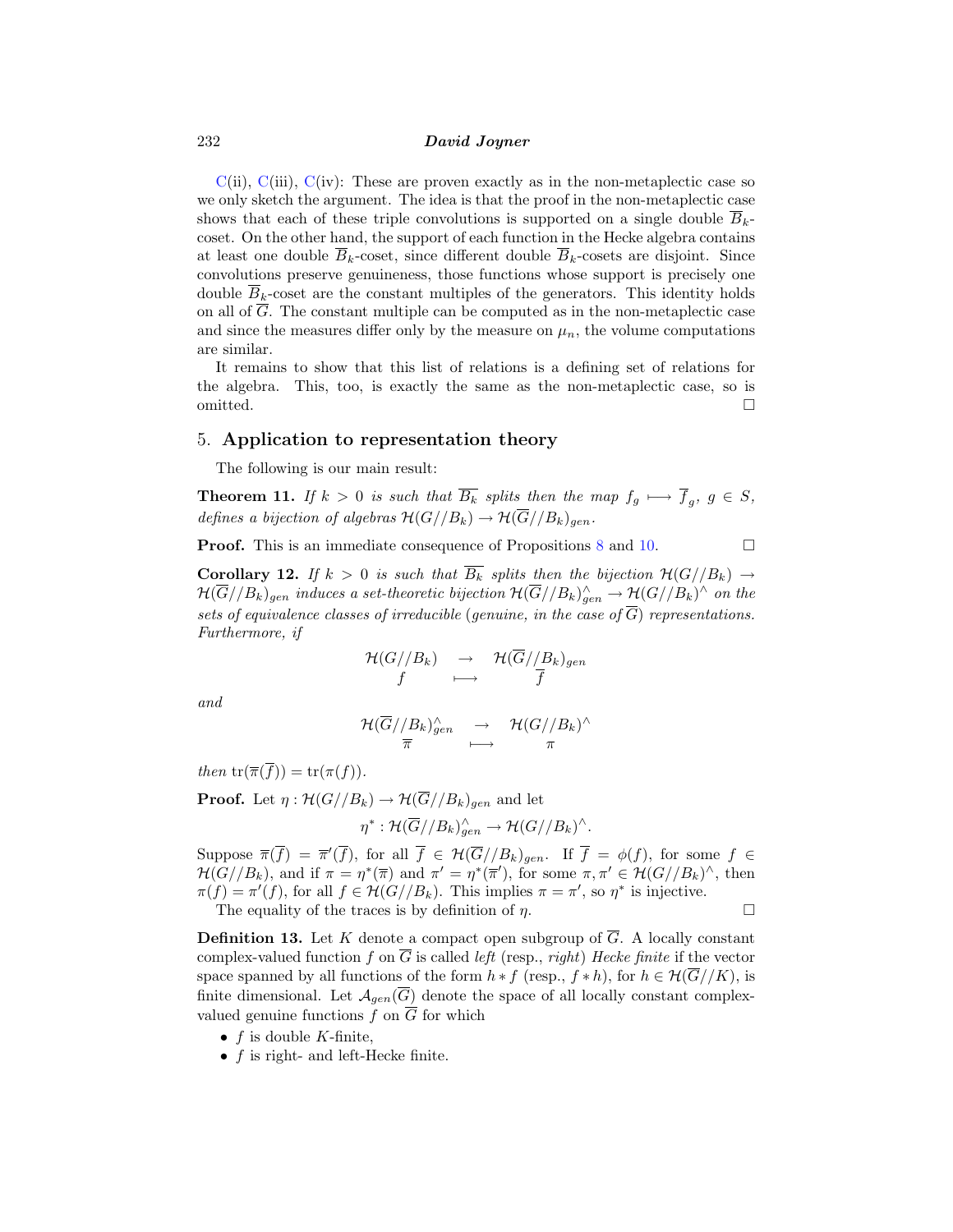<span id="page-10-0"></span>This space is called the space of *matrix coefficients* of  $\overline{G}$ . If  $(\pi, V)$  is a genuine admissible representation of G then the span of the elements  $f(g) = \langle v_0^*, \pi(g)v_0 \rangle$  $(g \in \overline{G})$ , for all  $v_0 \in V$  and  $v_0^* \in V^*$ , the contragredient of V, is called the space of matrix coefficients of  $\pi$  and is denoted  $\mathcal{A}_{gen}(\pi)$ .

Let  $\rho$  (resp,  $\lambda$ ) denote the right (resp., left) regular representation of  $\overline{G}$  on  $\mathcal{A}_{gen}(\overline{G})$ . The next proposition establishes that the metaplectic analogs of (the relevant parts of) Corollary 1.10.6 in [\[Sil](#page-12-0)] for  $\overline{G}$  are true. The result below implies that we can "explicitly" realize the space of any genuine irreducible representation of  $\overline{G}$  as a subspace of  $\mathcal{A}_{gen}(\overline{G})$ , a fact we will make use of later.

**Proposition 14.** Let  $f \in \mathcal{A}_{gen}(\overline{G})$  and let  $V_f$  denote the  $\overline{G}$ -module spanned by the translates  $\rho(g)f, g \in \overline{G}$ , and let  $\pi$  denote the restriction of  $\rho$  to  $V_f$ . We have

- (a) There exist elements  $v_0 \in V_f$  and  $v_0^* \in V_f^*$ , the contragredient of  $V_f$ , such that  $f(g) = \langle v_0^*, \pi(g)v_0 \rangle$ , for all  $g \in G$ .
- (b)  $\mathcal{A}_{gen}(\pi)$  is spanned by  $\lambda(x)\rho(y)f$ ,  $x, y \in G$ .

**Proof.** The proof of this follows from the general arguments given in [[Sil\]](#page-12-0). The results in that part of the book [\[Sil](#page-12-0)] hold for more general totally disconnected groups, so one need only check that the argument remains valid when "genuineness" is also assumed.  $\hfill \square$ 

We need to recall some facts regarding the relationship between smooth representations of  $\overline{G}$  and finite dimensional  $\mathcal{H}(\overline{G}//B_k)_{gen}$ -modules. To this end, we recall briefly how one can construct smooth representations of  $\overline{G}$  from finite dimensional  $\mathcal{H}(\overline{G}/B_k)_{gen}$ -modules - both the so-called "induced" and "produced" modules in §2 of Borel [\[Bo](#page-12-0)] will do this job. The "inverse" construction is then given along with some of the basic properties of these constructions in Proposition 16 below.

**Definition 15.** If  $(r, W)$  is a finite dimensional  $\mathcal{H}(G//B_k)$ -module then we define  $(I(r), I(W))$  to be the *induced*  $\overline{G}$ -module and  $(P(r), P(W))$  to be the (smooth) produced  $\overline{G}$ -module constructed in [\[Bo](#page-12-0)]. Analogously, if  $(r, W)$  is a finite dimensional  $\mathcal{H}(\overline{G}/B_k)_{gen}$ -module then we define  $(I_{gen}(r), I_{gen}(W))$  to be the *induced* genuine G-module and  $(P_{gen}(r), P_{gen}(W))$  to be the *produced* genuine G-module obtained by replacing  $C_c(\overline{G}/B_k)$  by  $C_c(\overline{G}/B_k)_{gen}$  in the contructions in [\[Bo](#page-12-0)].

**Proposition 16.** Let  $(r, W)$  be a finite dimensional  $\mathcal{H}(\overline{G}//B_k)_{gen}$ -module and let  $(\pi, V)$  be a genuine smooth representation of  $\overline{G}$ .

(a) There are natural  $\mathcal{H}(\overline{G}/B_k)_{gen}$ -module isomorphisms

$$
W \cong I_{gen}(W)^{B_k}
$$
 and  $W \cong P_{gen}(W)^{B_k}$ .

- (b)  $I_{gen}(W)$  is generated, as a  $\overline{G}$ -module, by  $I_{gen}(W)^{B_k}$ .
- (c) The natural restriction maps yield isomorphisms

$$
\rho_P: \text{Hom}_{\overline{G}}(V, P_{gen}(W)) \to \text{Hom}_{\mathcal{H}(\overline{G}//B_k)_{gen}}(V^{B_k}, W).
$$

and

$$
\rho_I: \text{Hom}_{\overline{G}}(I_{gen}(W), V) \to \text{Hom}_{\mathcal{H}(\overline{G}//B_k)_{gen}}(W, V^{B_k}).
$$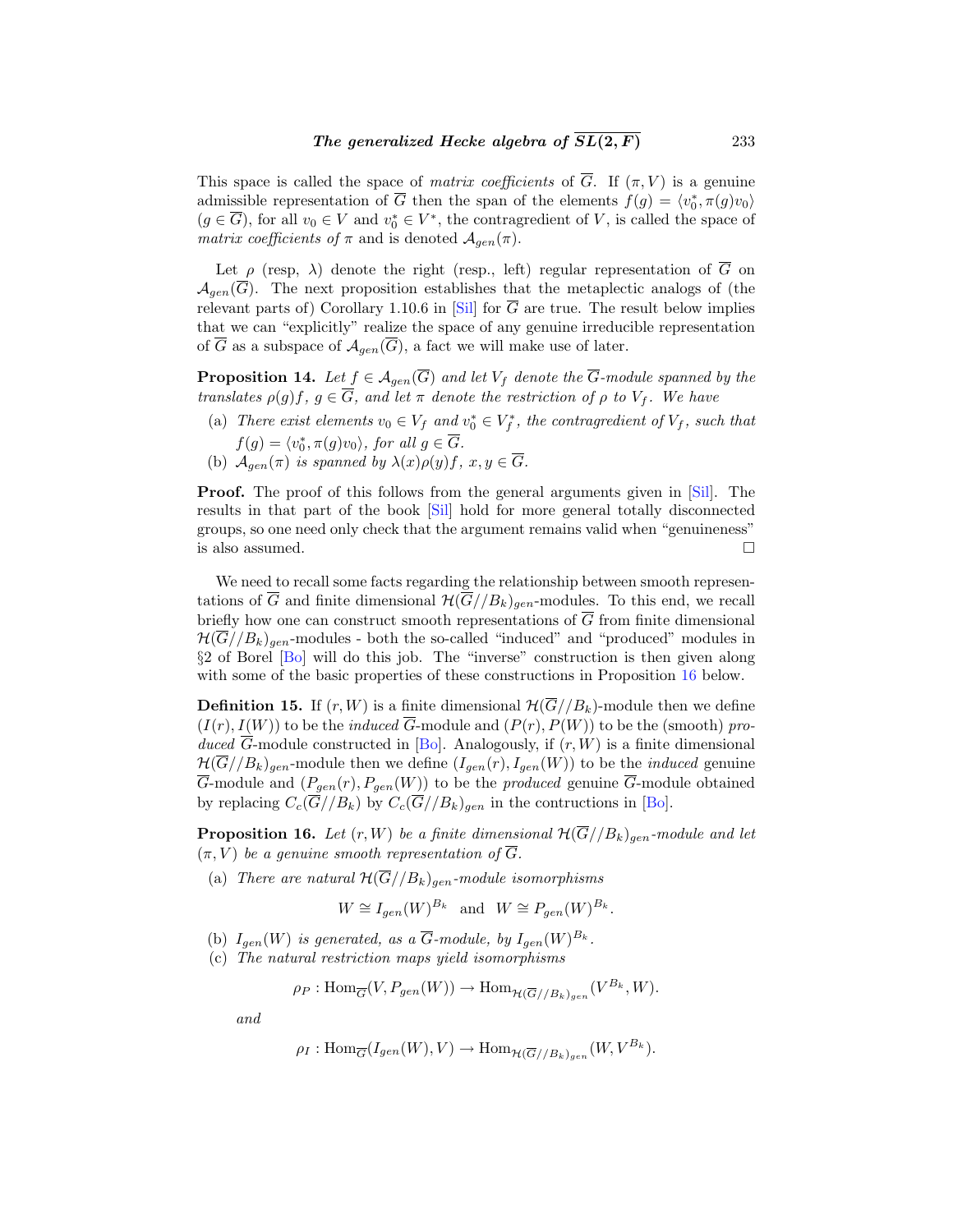<span id="page-11-0"></span>(d)  $(r, W)$  is an irreducible  $\mathcal{H}(\overline{G}/B_k)_{gen}$ -module if and only if  $(I_{gen}(r), I_{gen}(W))$ is an irreducible representation of  $\overline{G}$ . Moreover, if  $(r, W)$  is an irreducible  $\mathcal{H}(\overline{G}/B_k)_{gen}\text{-}module then I_{gen}(r) \cong P_{gen}(r).$ 

**Proof.** In the case  $n = 1$ , the statements in the proposition above are either in §§1-2 [\[Bo](#page-12-0)] as stated or follow from Borel's results using Schur's lemma (see for example, Lemma 3.14 in [[CR](#page-12-0)]). In general, one need only check that the argument remains valid when "genuineness" is also assumed.

**Definition 17.** We define a genuine admissible irreducible representation of  $\overline{G}$  to be supercuspidal if and only if its matrix coefficients are compactly supported. We define a genuine admissible irreducible representation of  $\overline{G}$  to be *square-integrable* if and only if its matrix coefficients belong to  $L^2(\overline{G})$ .

We define an irreducible finite dimensional  $\mathcal{H}(\overline{G}/B_k)_{gen}$ -module  $(r, W)$  to be supercuspidal (resp., square-integrable) if and only if  $I_{gen}(r)$  is a supercuspidal (resp., square-integrable) representation of  $\overline{G}$ .

Next we observe that, as in the case of  $GL(n)$ , the correspondence of Corollary [12](#page-9-0) preserves supercuspidals and discrete series representations ([\[H\]](#page-12-0), page 33).

**Corollary 18.** Assume  $k > 0$  is as in Corollary [12](#page-9-0).

- An admissible genuine representation  $\overline{\pi} \in \mathcal{H}(G//B_k)_{gen}^{\wedge}$  is supercuspidal if and only if  $\pi$  is, where  $\pi, \overline{\pi}$  are as in Corollary [12](#page-9-0).
- $\bar{\pi}$  is square-integrable if and only if  $\pi$  is, where  $\pi, \bar{\pi}$  are as in Corollary [12](#page-9-0).

**Proof.** Suppose that the mapping  $\mathcal{H}(\overline{G}/B_k)_{gen}^{\wedge} \to \mathcal{H}(G//B_k)^{\wedge}$  sends a representation  $(\overline{r}, \overline{W})$  to a representation  $(r, W)$ . Note that the construction of cor-respondence in Corollary [12](#page-9-0) implies that  $W = \overline{W}$ . From the construction of  $I_{gen}(W) = C_c(G/B_k)_{gen} \otimes_{\mathcal{H}(\overline{G}//B_k)_{gen}} W$  (more precisely from the definition of  $\otimes_{\mathcal{H}(\overline{G}/B_k)_{gen}}$ , we see that the  $r(\overline{f}_g)$ -action on  $\overline{W} \cong I_{gen}(\overline{W})^{B_k}$  corresponds to the  $\overline{f}_g$ -action (via convolution) on  $C_c(\overline{G}/B_k)_{gen}$ . Identifying  $\overline{W}$  with  $I_{gen}(\overline{W})^{B_k}$ , we see that each element of  $\overline{W}$  is Hecke-finite and may therefore be regarded as a matrix coefficient of  $\overline{G}$ . Let  $(\overline{\pi}, \overline{V})$  denote the  $\overline{G}$ -module generated by an element  $w \in \overline{W} \cong I_{gen}(\overline{W})^{B_k}$ . By Proposition [14](#page-10-0) (or Proposition [16](#page-10-0) [\(b\)](#page-10-0)),  $\overline{\pi} = I_{gen}(\overline{r})$ . From this and the fact that  $W = \overline{W}$ , it follows that if the elements of  $\overline{W}$  are compactly supported (when regarded as matrix coefficients of  $\overline{G}$ ) then the elements of W are also are compactly supported (when regarded as matrix coefficients of G). Now assume that  $(\overline{r}, \overline{W})$  is supercuspidal, so the matrix coefficients of  $I_{gen}(\overline{r})$ have compact support. As indicated above,  $(r, W)$  is supercuspidal as well. This established the first part of the corollary.

The second part of the corollary is proved similarly, hence is omitted.  $\Box$ 

#### 6. **The Iwahori algebra**

In the case where  $k = 0$  and  $gcd(p, 2n) = 1$ , our result is a special case of a general isomorphism between Iwahori algebras, due to Savin [\[S\]](#page-12-0), which we recall:

**Theorem 19.** (Savin) Assume  $gcd(p, 2n) = 1$ . There is an isomorphism of algebras  $\mathcal{H}(\overline{G}/B)_{gen} \to \mathcal{H}(G//B)$ .